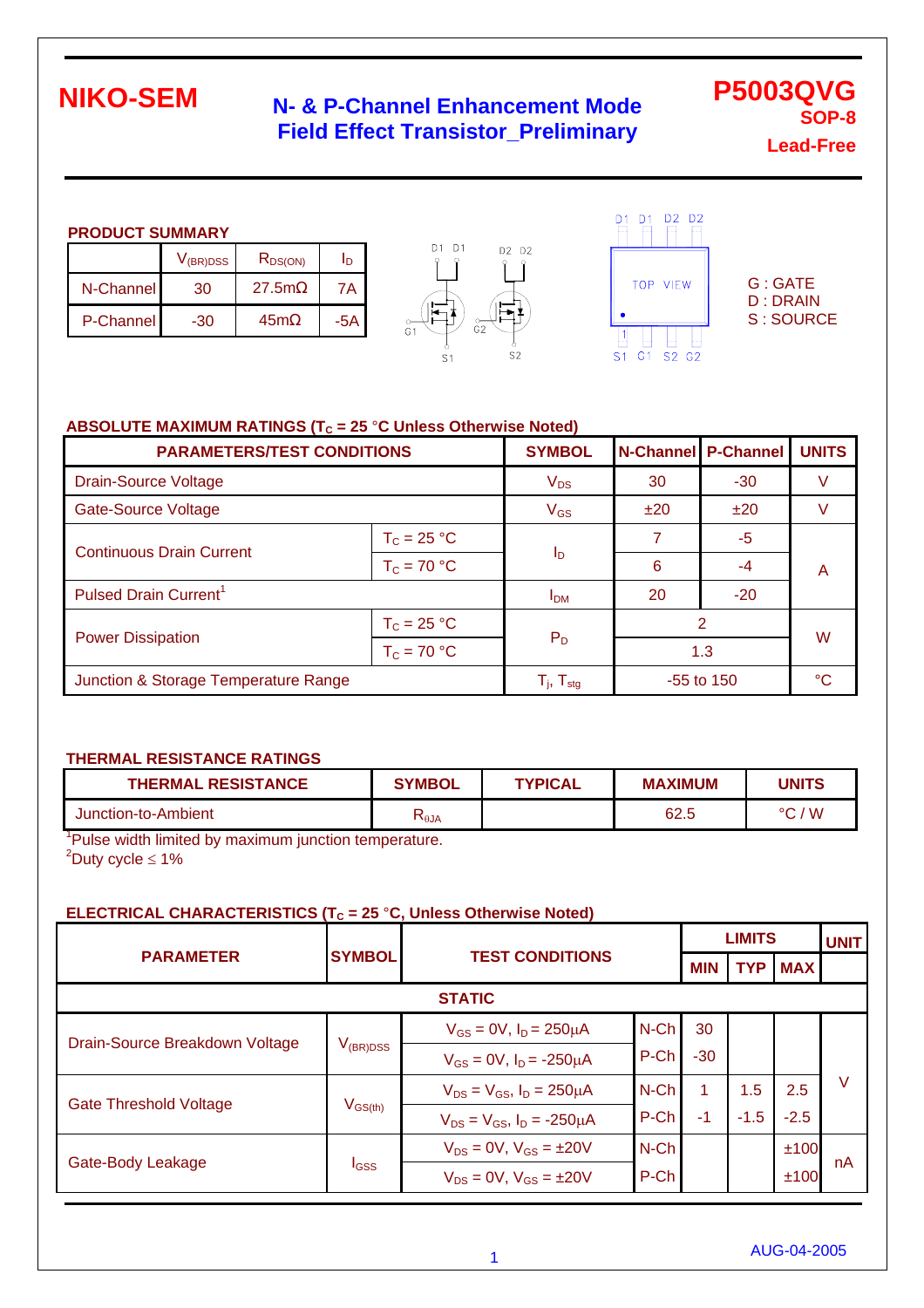Forward Transconductance<sup>1</sup>

### **N- & P-Channel Enhancement Mode Field Effect Transistor\_Preliminary**

**P5003QVG SOP-8 Lead-Free**

 $V_{DS} = 24V$ ,  $V_{GS} = 0V$  $V_{DS}$  = -24V,  $V_{GS}$  = 0V N-Ch N-Ch 1<br>P-Ch 1 -1 Zero Gate Voltage Drain Current  $V_{\text{DSS}} = 20V$ ,  $V_{\text{GS}} = 0V$ ,  $T_J = 55 \text{ °C}$  $V_{DS}$  = -20V,  $V_{GS}$  = 0V,  $T_J$  = 55 °C N-Ch N-Ch 10<br>P-Ch -10 -10 µA  $V_{DS} = 5V$ ,  $V_{GS} = 10V$ On-State Drain Current<sup>1</sup>  $I_{D(ON)}$  $V_{DS} = -5V$ ,  $V_{GS} = -10V$ N-Ch P-Ch 20 -20 A  $V_{GS} = 4.5V$ ,  $I_D = 6A$  $V_{GS} = -4.5V, I_D = -5A$ N-Ch P-Ch 30 62 40 80  $V_{GS} = 10V, I_D = 7A$ Drain-Source On-State  $R_{DS(ON)}$ <br> $R_{DS(ON)}$  $V_{GS} = -10V$ ,  $I_D = -6A$ N-Ch P-Ch 20.5 37.5 27.5 45 m  $V_{DS} = 5V$ ,  $I_D = 7A$ N-Ch 16 S

 $V_{DS} = -5V$ ,  $I_D = -6A$ 

P-Ch

13

**g**fs

| <b>DYNAMIC</b>                      |                     |                                                     |         |  |      |                |    |  |  |
|-------------------------------------|---------------------|-----------------------------------------------------|---------|--|------|----------------|----|--|--|
| <b>Input Capacitance</b>            |                     |                                                     | N-Ch    |  | 680  |                |    |  |  |
|                                     | $C_{iss}$           | N-Channel                                           | P-Ch    |  | 920  |                |    |  |  |
|                                     |                     | $V_{GS} = 0V$ , $V_{DS} = 15V$ , $f = 1MHz$         | N-Ch    |  | 105  |                |    |  |  |
| <b>Output Capacitance</b>           | C <sub>oss</sub>    | P-Channel                                           | P-Ch    |  | 190  |                | pF |  |  |
|                                     |                     | $V_{GS} = 0V$ , $V_{DS} = -15V$ , $f = 1MHz$        | $N$ -Ch |  | 75   |                |    |  |  |
| <b>Reverse Transfer Capacitance</b> | C <sub>rss</sub>    |                                                     | P-Ch    |  | 120  |                |    |  |  |
|                                     |                     | N-Channel                                           | N-Ch    |  | 14   |                |    |  |  |
| Total Gate Charge <sup>2</sup>      | $Q_{g}$             | $V_{DS} = 0.5V_{(BR)DSS}$ , $V_{GS} = 10V$ ,        | P-Ch    |  | 18.5 |                |    |  |  |
|                                     |                     | $I_D = 7A$                                          | N-Ch    |  | 1.9  |                |    |  |  |
| Gate-Source Charge <sup>2</sup>     | $Q_{gs}$            | P-Channel                                           | P-Ch    |  | 2.7  |                | nC |  |  |
|                                     |                     | $V_{DS} = 0.5V_{(BR)DSS}$ , $V_{GS} = -10V$ ,       | N-Ch    |  | 3.3  |                |    |  |  |
| Gate-Drain Charge <sup>2</sup>      | $Q_{gd}$            | $I_D = -6A$                                         | P-Ch    |  | 4.5  |                |    |  |  |
|                                     | $t_{d(on)}$         | N-Channel                                           | N-Ch    |  | 4.6  | $\overline{7}$ |    |  |  |
| Turn-On Delay Time <sup>2</sup>     |                     |                                                     | P-Ch    |  | 7.7  | 11.5           |    |  |  |
| Rise Time <sup>2</sup>              |                     | $V_{DD} = 10V$                                      | $N$ -Ch |  | 4    | 6              |    |  |  |
|                                     | $t_{\rm r}$         | $I_D \approx 1A$ , $V_{GS} = 10V$ , $R_{GEN} = 3$   | P-Ch    |  | 5.7  | 8.5            |    |  |  |
|                                     |                     | P-Channel                                           | $N$ -Ch |  | 20   | 30             | nS |  |  |
| Turn-Off Delay Time <sup>2</sup>    | $t_{d(\text{off})}$ |                                                     | P-Ch    |  | 20   | 30             |    |  |  |
|                                     |                     | $V_{DD} = -10V$                                     | $N$ -Ch |  | 5    | 8              |    |  |  |
| Fall Time <sup>2</sup>              | $t_f$               | $I_D \approx -1A$ , $V_{GS} = -10V$ , $R_{GFN} = 3$ | P-Ch    |  | 9.5  | 14             |    |  |  |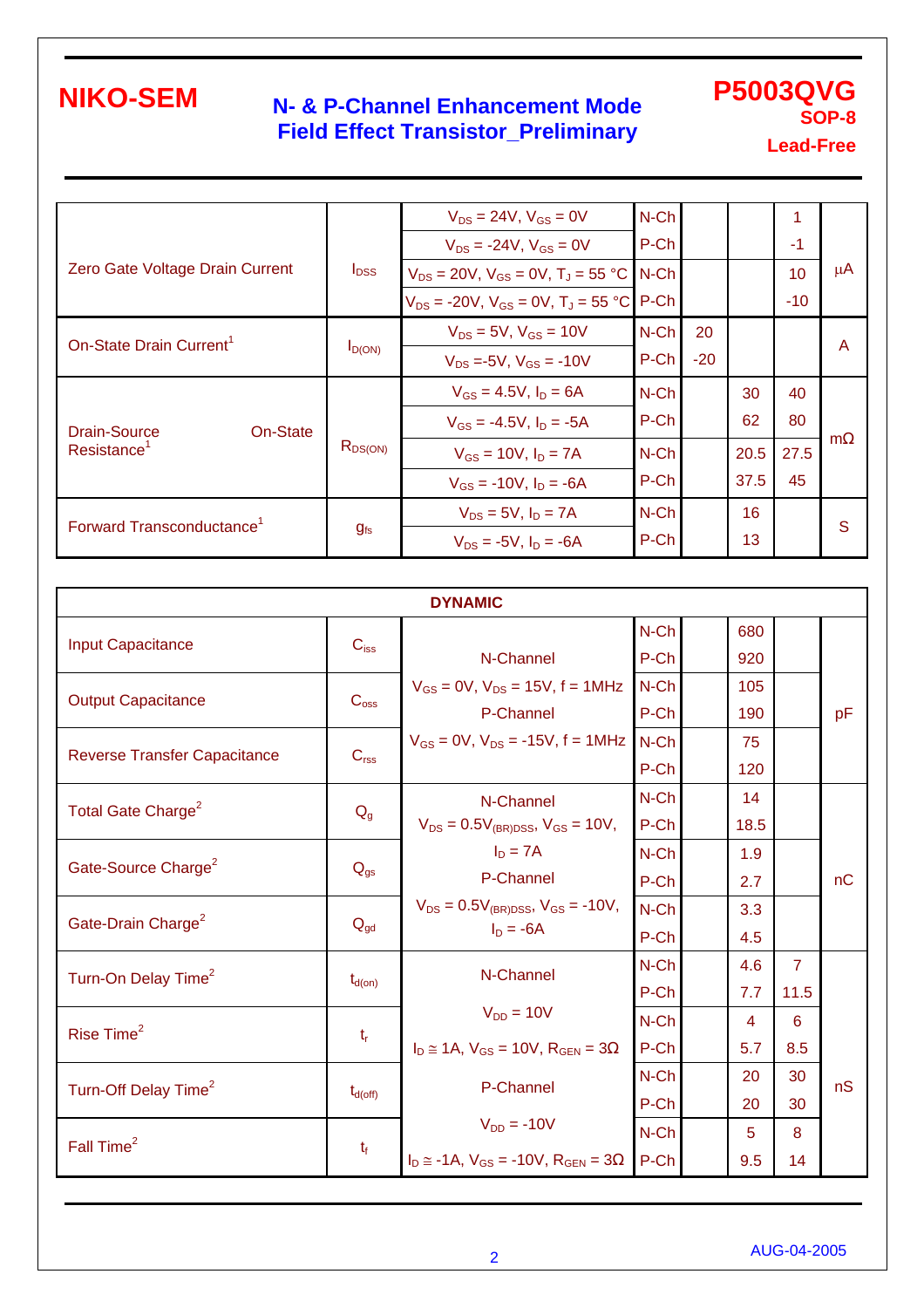### **N- & P-Channel Enhancement Mode Field Effect Transistor\_Preliminary**

**P5003QVG SOP-8 Lead-Free**

| SOURCE-DRAIN DIODE RATINGS AND CHARACTERISTICS (T <sub>C</sub> = 25 °C) |                            |                             |         |  |  |        |   |  |
|-------------------------------------------------------------------------|----------------------------|-----------------------------|---------|--|--|--------|---|--|
| <b>Continuous Current</b>                                               |                            |                             | $N$ -Ch |  |  | 1.3    |   |  |
|                                                                         | Is                         |                             | P-Ch    |  |  | $-1.3$ |   |  |
| Pulsed Current <sup>3</sup>                                             | <b>I</b> <sub>SM</sub>     |                             | $N$ -Ch |  |  | 2.6    | A |  |
|                                                                         |                            |                             | P-Ch    |  |  | $-2.6$ |   |  |
| Forward Voltage <sup>1</sup>                                            | $\mathsf{V}_{\mathsf{SD}}$ | $I_F = 1A$ , $V_{GS} = 0V$  | N-Ch    |  |  |        | ν |  |
|                                                                         |                            | $I_F = -1A$ , $V_{GS} = 0V$ | P-Ch    |  |  | -1     |   |  |

 $1$ Pulse test : Pulse Width  $\leq 300$  usec, Duty Cycle  $\leq 2\%$ .

<sup>2</sup>Independent of operating temperature.<br><sup>3</sup>Pulse width limited by maximum junction temperature.

#### **REMARK: THE PRODUCT MARKED WITH "P5003QVG", DATE CODE or LOT #**

**Orders for parts with Lead-Free plating can be placed using the PXXXXXXG parts name.**